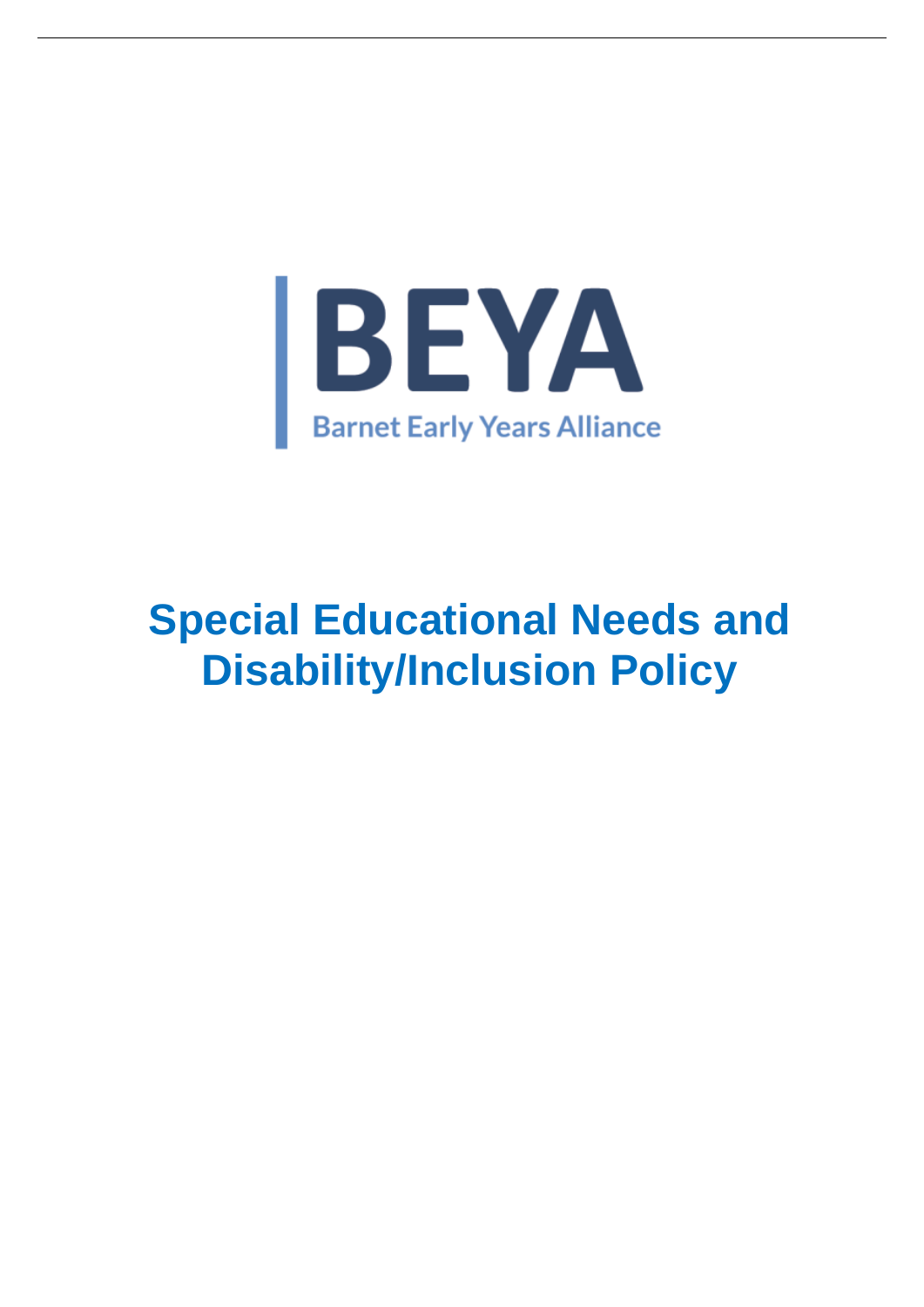## **Special Educational Needs and Disability / Inclusion Policy**

This policy complies with the statutory requirement laid out in the Special Educational Needs and Disability (SEND) Code of Practice 0

– 25 (2015) 3.65 and has been written with reference to the following guidance and documents:

- Equality Act 2010: advice for schools DfE Feb 2013
- SEND Code of Practice  $0 25$  (2015)
- Schools SEN Information Report Regulations (2014)
	- Statutory Guidance on Supporting pupils at school with medical conditions April 2014
- · Safeguarding Policy
- Accessibility Plan
- · Teachers Standards 2012

This policy was created by the school's SENCO after consultation with all staff members at the school, the SEND Governor, and the parents of pupils with SEND.

## **SECTION 1:**

- Special Educational Needs Co-ordinator : Janice Knott
- · Contact Details:

#### **BEYA**

#### Tel: 020 8449 5466

#### Email: jknott@beya.org.uk

#### **Fundamental Principles at BEYA**

At BEYA we welcome children with special educational needs and disabilities (SEND) as part of our community. We recognise that we will need to consider the individual needs of children when planning our curriculum **and we aim to provide a curriculum, which is accessible to the individual needs of all our children.**

We recognise the importance of early identification and assessment of children with special educational needs and disabilities. This is particularly important in the area of early years education**. We will develop practices and procedures which will aim to ensure that all children's special educational needs and disabilities (SEND) are identified and assessed. The curriculum will be planned to meet their individual needs.**

We recognise the vital role of parents/carers in the identification, assessment and response to their children's SEND needs. **We will work in true partnership with parents/carers, valuing their views and contributions and keeping them fully involved in their child's education.**

We believe in the involvement of the child and the importance of taking their views into account. **We will make every effort to involve the child in decision-making about their special educational provision.**

We are committed to effective collaboration between all agencies working with a child and a multi-disciplinary approach to meeting children's special educational needs. **We will actively support the establishment and maintenance of close links with all agencies working with the child.**

All practitioners at BEYA are practitioners of special educational needs and have a duty to plan for and deliver an inclusive curriculum for all children in their class.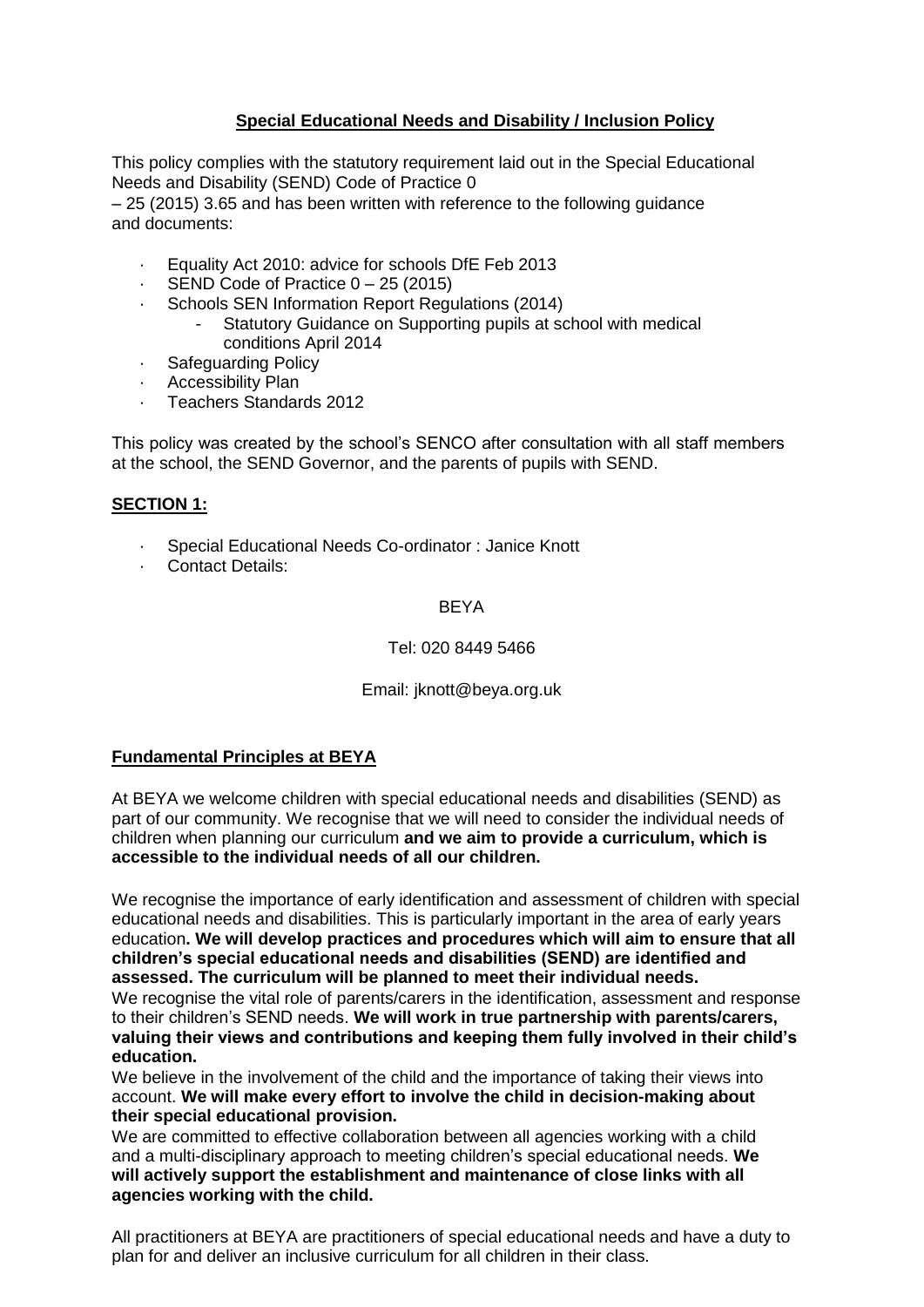## **SECTION 2: The Aim**

The aim of this policy is to ensure that every child at BEYA has equal opportunities to develop into a responsible, independent learner, and is able to take a full and active part in the life of the school. We will raise the aspirations of and expectations for all pupils including children with SEND, focusing on the goals they need to achieve and outcomes in order to make progress.

Objectives:

1. To identify and provide for pupils who have special educational needs (SEND) and additional needs

2. To work within the guidance provided in the SEND Code of Practice, 2015

3. To operate a "whole pupil, whole school" approach to the management and provision of support for special educational needs

4. To provide a Special Educational Needs Co-ordinator (SENCO)/ inclusion manager who will work with the SEND Inclusion Policy

5. To provide support and advice for all staff working with special educational needs pupils

6. To work in partnership with parents/carers to maximise the potential of children with additional needs.

7. To work closely with other professionals and use their advice to support children with additional needs.

8. To provide a warm and welcoming environment in which individuality is celebrated.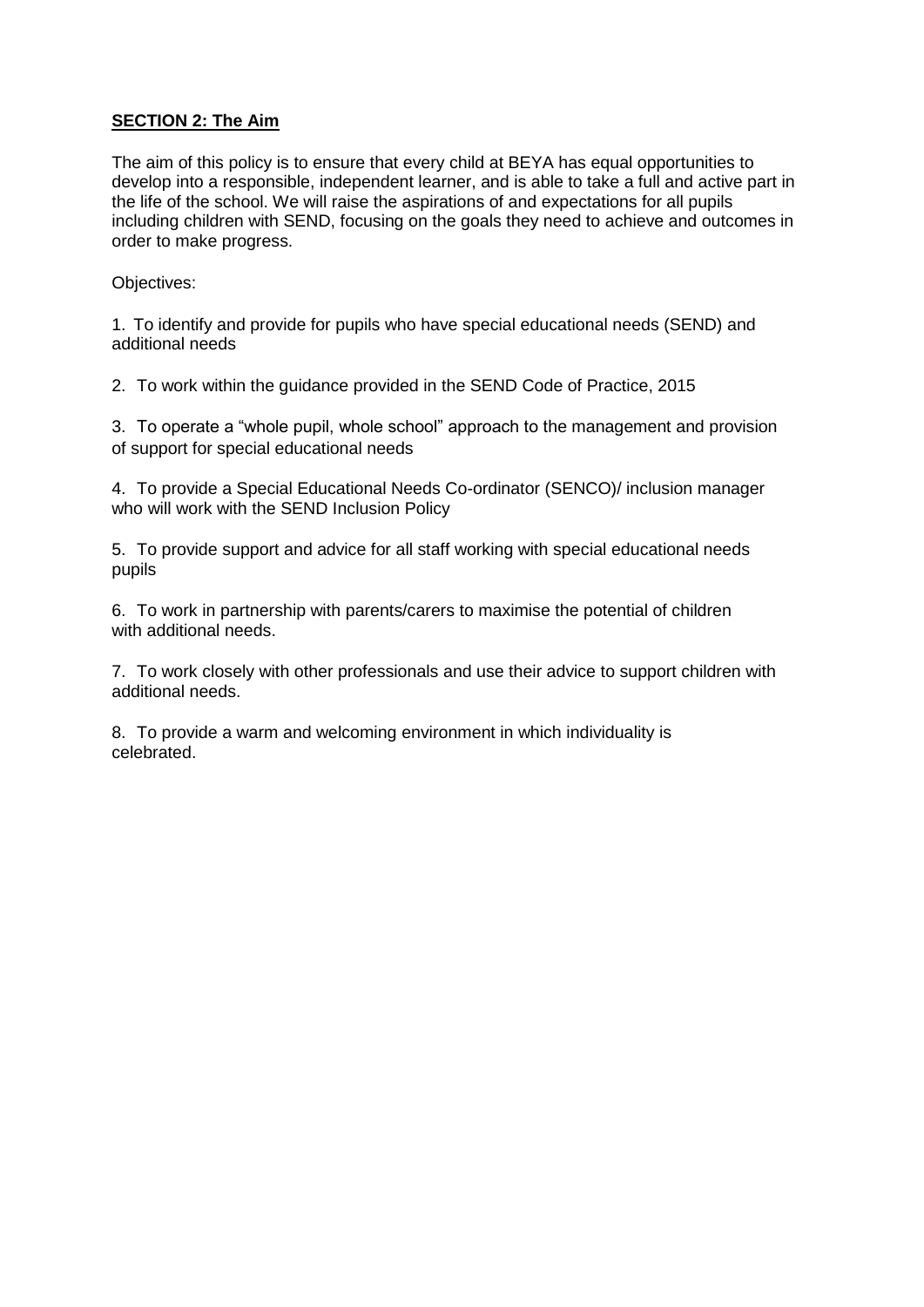## **SECTION 3: Identifying Special Educational Needs and Disabilities**

There are four broad areas of need in the SEND Code of Practice (2015):

#### · **Communication and Interaction:**

Children with Speech and Language needs will have difficulty communicating with others due to difficulties saying what they want to, understanding what has been said to them and/or social understandings of communication for example awareness of the listener.

#### · **Cognition and Learning:**

Children may learn at a slower rate than their peers even with appropriate differentiation. Learning difficulties cover a wide range of needs.

These can include Moderate learning difficulties (MLD), specific learning difficulties (SLD), Profound and Multiple learning difficulties (PMLD) and Specific learning difficulties (SpLD) – this includes conditions such as dyslexia, dyscalculia and dyspraxia.

#### · **Social, emotional and health difficulties:**

Children who have social, emotional and health difficulties may show behaviours such as being withdrawn, isolated, or challenging, disruptive or disturbing behaviour.

Children may have conditions such as Attention Deficit Hyperactivity Disorder (ADH) or attachment disorder.

#### **Sensory and/or physical needs:**

Children may need special educational provision due to vision impairment, hearing impairment, multi-sensory impairment or physical disability.

Children may need referral to occupational therapy to help support hyper sensitivity to touch, sight, smell or sounds.

At BEYA we observe all children and talk regularly to parents. Half-termly the SENCO meets with all staff for a 'child awareness' meeting where staff discuss any children showing concerns in one or more of the above areas. This helps us to identify what action we need to take in order to support the children.

Early identification of children with additional needs will be a priority. It will be the responsibility of the class team to identify any child causing concern, to liaise with parents, implement additional and differentiated teaching strategies and to monitor progress on a regular basis.

Information regarding strategies used will be shared with Parents and Carers during parent consultation. A copy of the child's Special Educational Needs Support Plan will always be given to parents after they have been consulted on their child's needs during a SEND support plan meeting.

Further action will be taken if required, indicators include; little or no progress, working at levels below that expected of pupils of a similar age, social and emotional difficulties which substantially and regularly interfere with the pupils own learning, sensory or physical needs which require specialist equipment or visits by a specialist service and/or ongoing communication difficulties.

The SENCO will seek support and advice from appropriate outside specialists with parental permission and this advice will be implemented at school.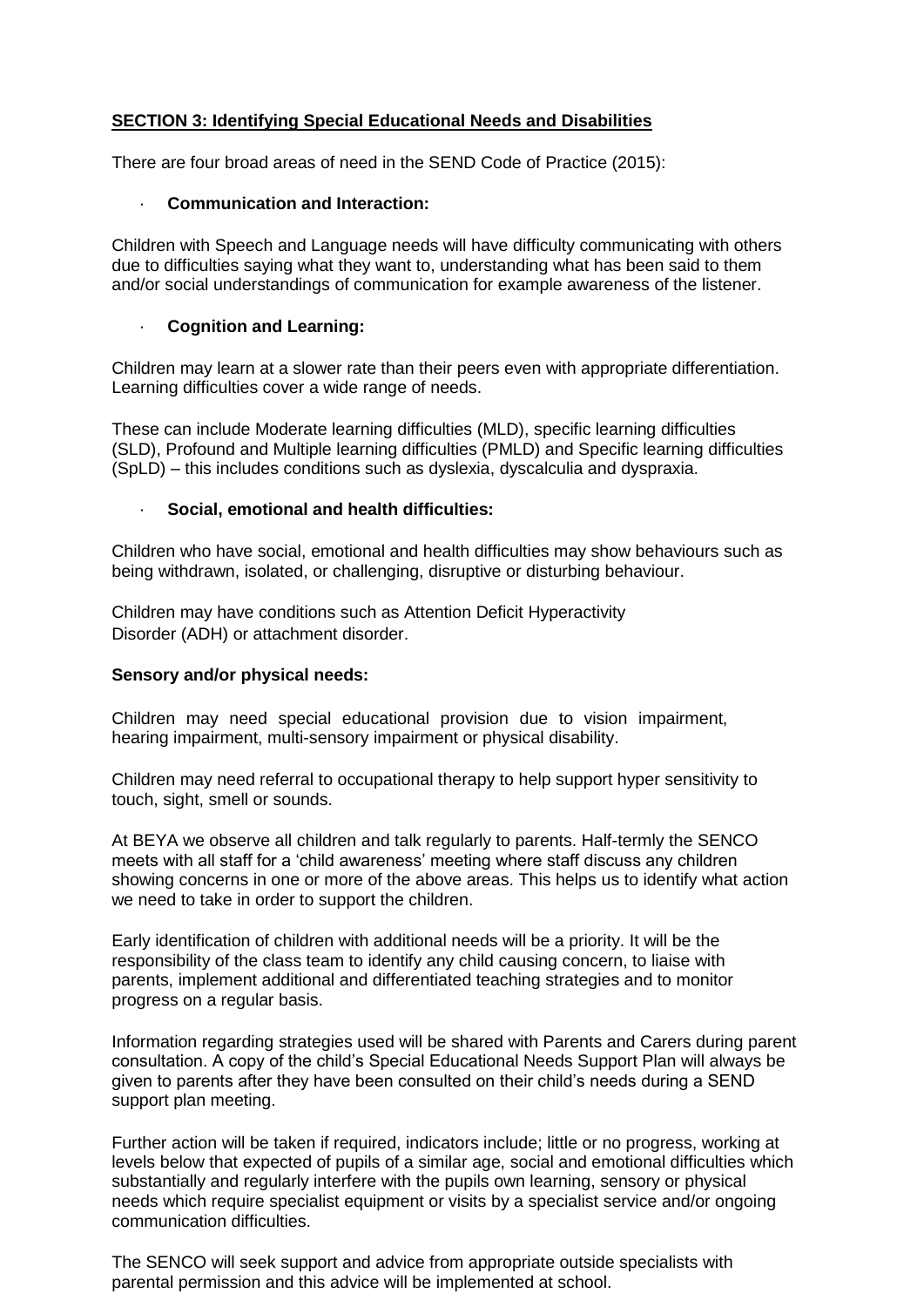In cases where the parents, school and specialists conclude that the child's needs remain substantial and they cannot be met effectively within what is ordinarily available, a request for SENIF (SEN Inclusion Funding) or an Education and Health Care Plan assessment will be made.

## **SECTION 4: A Graduated Approach to SEND Support**

Practitioners are responsible and accountable for the progress and development of their key children, including where pupils access support from intervention groups or specialist staff. High quality teaching, differentiated for individual pupils, is the first step in responding to pupils who have or may have SEND.

Additional intervention and support cannot compensate for a lack of good quality teaching. At BEYA, we regularly review the quality of teaching as part of the staff appraisal process.

We use a Graduated Approach to identify, plan and assess children who need SEND support. The Graduated Approach consists of 4 steps:

ASSESS – PLAN – DO – REVIEW

All staff are constantly observing children and this information is collected and informs regular assessment. A child will be identified as possibly needing SEND support if they make little or no progress and/or their progress and attainment is below national expectations with differentiated support and Quality First Teaching.

Through discussions with the parents, practitioners and the SENCO, it will be planned how to best support the child in school and at home. A referral to outside agencies may be appropriate and be undertaken by the SENCO with parental permission. A Special Educational Needs Support Plan (SEND plan) will be written with parents detailing their child's needs and short term outcomes which aim to meet those needs.

Regular reviews are needed in order to ensure the SEND plan is appropriate to meet the child's needs; this will be undertaken through meeting the parent and assessing the child through the use of our OPAL Assessment and in some cases the Early Years Outcomes.

#### **SECTION 5: MANAGING PUPILS NEEDS ON THE SEND REGISTER**

Through analysis of data and discussions with staff, the SENCO will create a register detailing those children who are requiring further support with their learning. This helps all staff to plan where the needs are in the school and ensure all needs are being met.

It may be appropriate to seek outside agencies advice or whole school training to provide a whole school approach for a particular need to ensure consistency.

# **SECTION 6: CRITERIA FOR EXITING THE SEND REGISTER**

Pupils on the SEND register need to be carefully planned for and assessments made throughout their attendance at BEYA. If progress and attainment meets or exceeds the national expectations and the child is able to make this progress with Quality First Teaching alone they may be removed from the SEND register. This would be the course of action after discussions with the parents, class teachers, and the Head Teacher.

#### **SECTION 7: SUPPORTING PUPILS AND FAMILIES**

Parents can access information on SEND through Barnet's Local Offer and the BEYA SEND Information Report which can both be found on the Nursery Schools websites.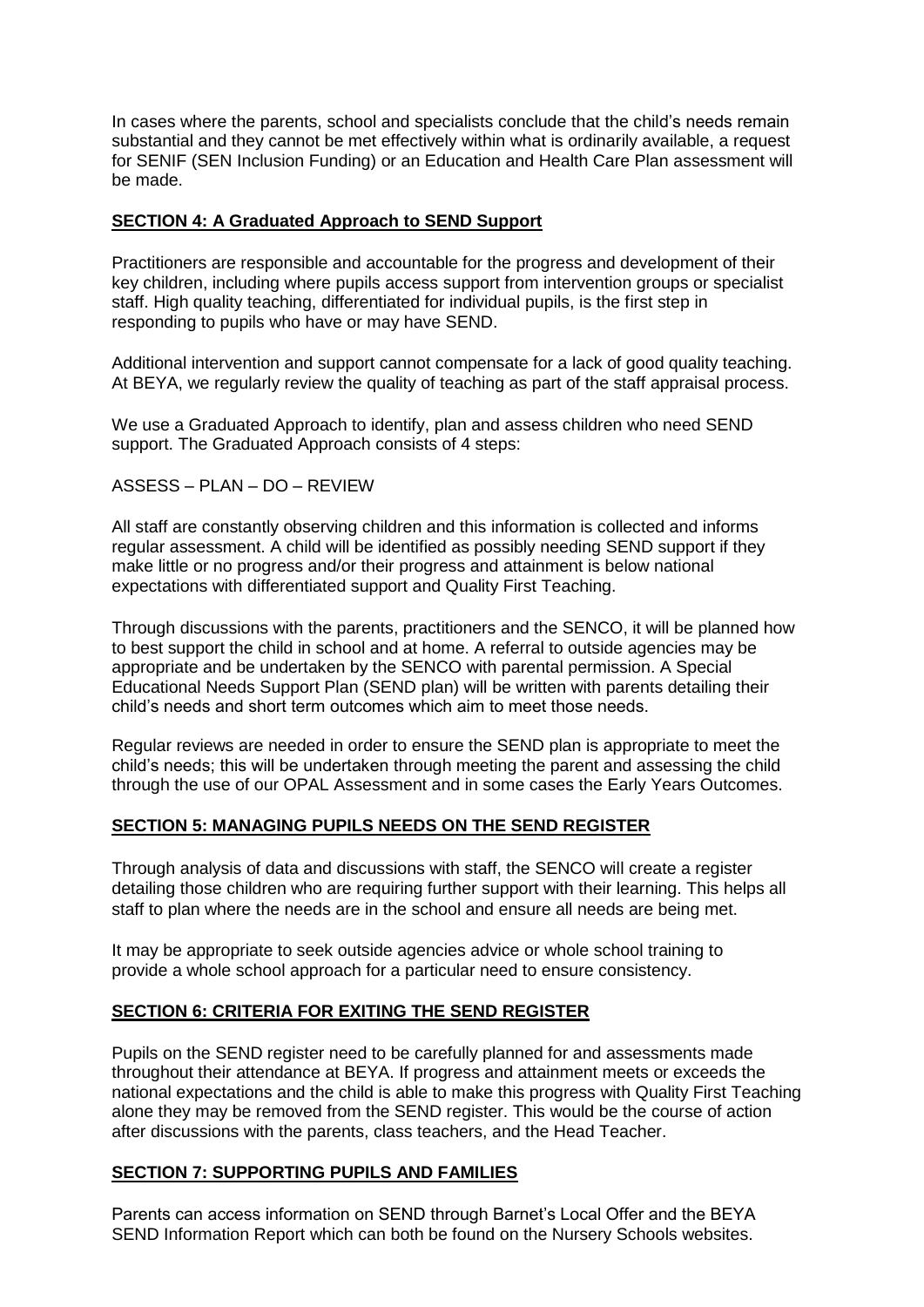## **Admission arrangements to BEYA:**

Priority will be given to children considered to have a special educational need. Such children may have an Education Health and Care Plan. The recommendations of fellow professional's e.g. educational psychologist, speech therapist, health visitor, social worker and colleagues from the Sensory and Physical Support Service, High Incident Support Team and the Home Teaching Service for Pre-School Children with Special Educational Needs will be of paramount importance in determining priority.

Offering support to families:

All members of staff need to be aware of the emotional impact some parents may experience when their child is placed on the SEND register and to be sympathetic to this.

A referral to an outside agency to provide support for the whole family may be needed e.g. A Universal Plus referral

If appropriate, a Common Assessment Framework (CAF) may be of benefit to support the family.

#### **Transition Arrangements:**

Close links will be established with the schools to which children with special educational needs will transfer at the end of their time in Nursery School.

Primary school staff will be invited to review meetings and all relevant documentation handed over.

In the final weeks before transfer, the Inclusion Manager and reception staff will be encouraged to visit and observe the child in Nursery.

Whenever possible a member of staff will accompany the child on visits to the school of transfer.

#### **SECTION 8: SUPPORTING PUPILS AT SCHOOL WITH MEDICAL CONDITIONS**

BEYA recognises that pupils at school with medical conditions should be properly supported so that they have full access to education, including school trips and physical education. Some children with medical conditions may be disabled and where this is the case the school will comply with its duties under the Equality Act 2010.

Some may also have special educational needs and or disabilities (SEND) and may have an Education, Health and Care (EHC) plan which brings together health and social care needs, as well as their special educational provision and the SEND Code of Practice (2015) is followed.

If a child has a medical condition, advice will be sought from a medical professional who knows the child and discussions will take place with the parents. All medical needs take priority and a care plan may be appropriate so that all staff are aware of the procedures for the individual.

With permission from the parents; photographs and information detailing the nature of the medical condition will be displayed in a designated place within the school to ensure all staff are fully informed.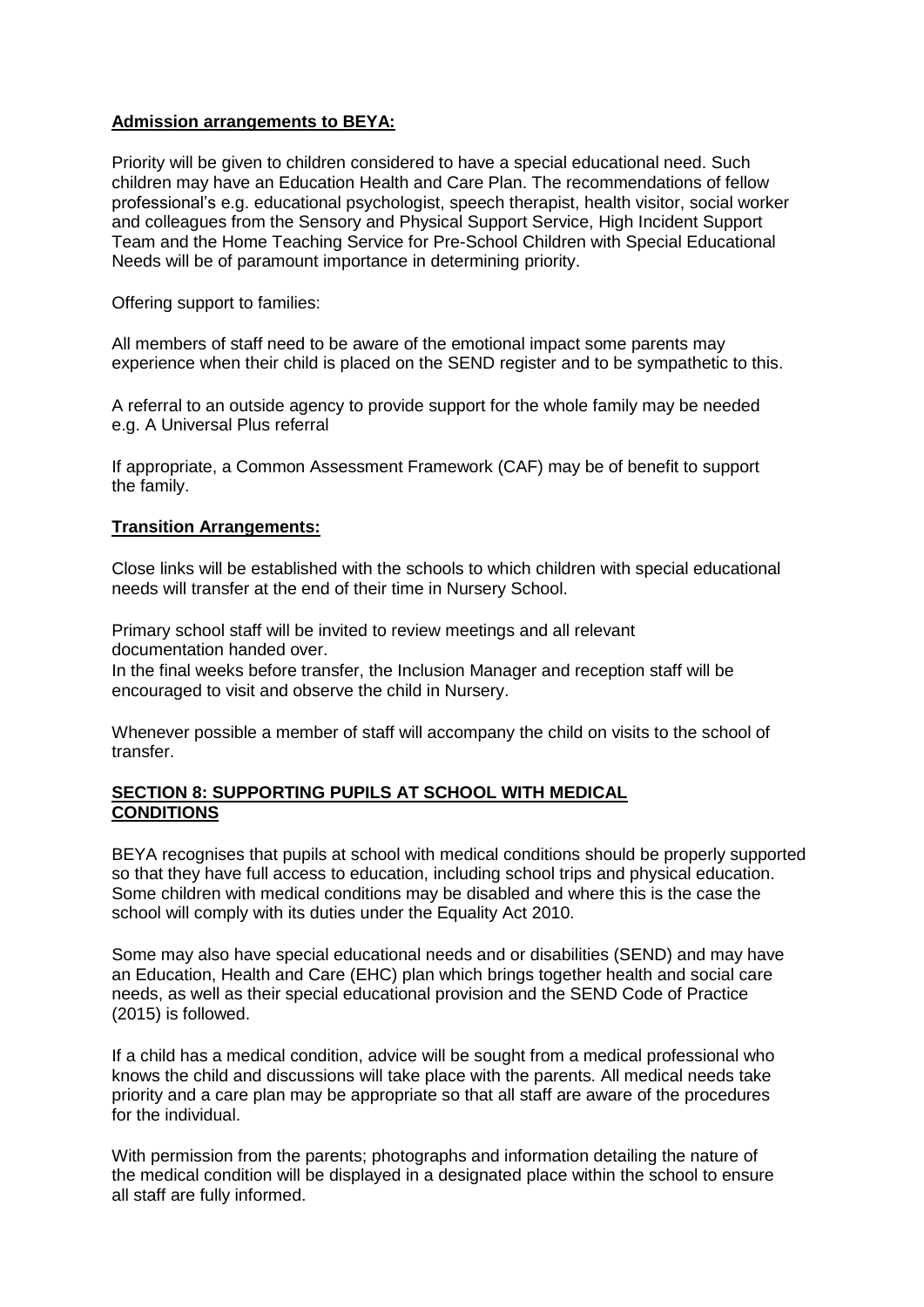Medicines shall be kept in a named box in a place that staff members know where to access the medicines in case of emergency and parents informed when medicines have been administered.

Staff will have up to date first aid training and training for administering an Epipen.

#### **SECTION 9: TRAINING AND RESOURCES**

Staff will be encouraged and afforded the opportunity to take part in any relevant courses focussing on Equalities and Inclusion for children with Special Educational Needs and where appropriate whole school INSET with focus on aspects of Inclusion.

Staff meetings will provide regular opportunities for discussing strategies for dealing with children with additional needs and reviewing and evaluating procedures.

All teachers and support staff undertake induction when taking up a post and they are involved in the regular 'child awareness' meeting where the SENCO has the opportunity to explain systems and structures in place around the school's SEND provision and practice and to discuss the needs of individual pupils.

The SENCO will regularly attend the LA's SENCO network meetings in order to keep up to date with local and national updates.

Training needs of staff are to be identified annually by assessing individual staff needs and the cohort that year. This will be written into their staff appraisal.

#### **SECTION 10: ROLES AND RESPONSIBILITIES**

The SEND Governor is responsible for overseeing the implementation of this policy within the school and is invited to monitoring meetings to ensure effective practice is being carried out for those children with SEND.The teachers with Safeguarding Responsibility are Kelly Brooker, Caron Rudge and Corrine Hurd

The staff member responsible for managing medical needs is a senior leadership member at each school along with the early year's teachers.

#### **SECTION 11: STORING DOCUMENTATION**

All confidential documents including reports, advice and any document which is named will be stored in a locked cupboard every night.

The SENCO has a cupboard containing information on past and present pupils and this must be locked each night and only members of staff are able to access this information.

#### **SECTION 12: REVIEWING THE POLICY**

This policy is to be reviewed every 3 years and updated when appropriate to do so.

#### **SECTION 13: ACCESSIBILITY**

Accessibility to the school would be managed depending on individual needs. Each Nursery School has an Accessibility Plan on the school websites.

#### **SECTION 14: DEALING WITH COMPLAINTS**